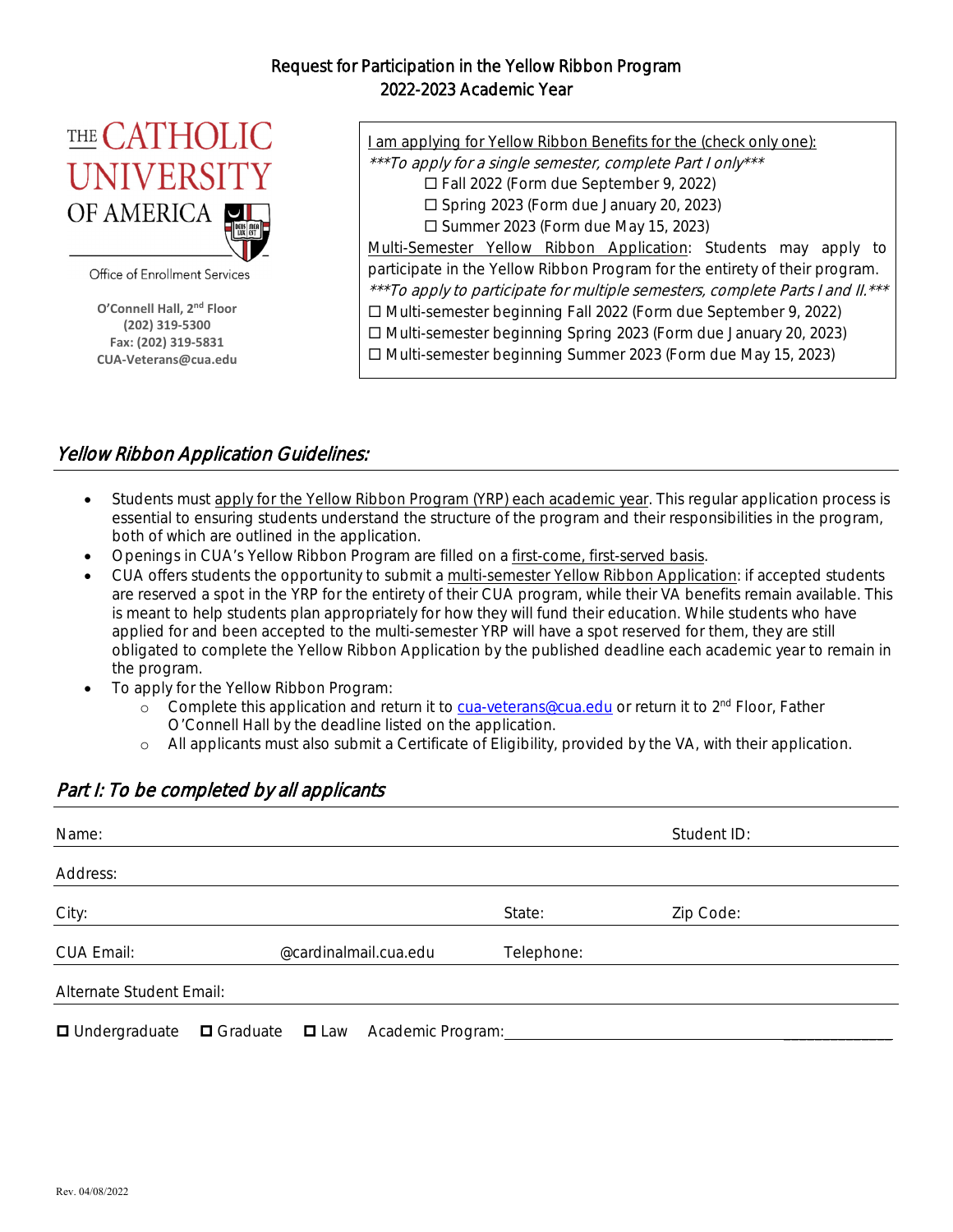# Statement of Understanding

- I have applied for the Post 9/11 GI Bill and believe that I am 100% eligible. I understand that the Department of Veteran Affairs formally establishes eligibility for the Post 9/11 GI Bill's Yellow Ribbon Program and that this Request for Participation is contingent upon Department of Veteran Affairs' approval for such benefits.
- I certify that I have applied to the Department of Veteran Affairs for my Certificate of Eligibility and understand that my participation in CUA's Yellow Ribbon Program is contingent upon submittal of my Certificate of Eligibility to the Office of Enrollment Services.
- I understand that all Veterans Educational benefits are administered by the Department of Veterans Affairs. Any questions, concerns, or inquiries about my eligibility for educational, housing, book or other benefits should be directed to the Department of Veterans Affairs.
- I understand that Yellow Ribbon Program funds are distributed on a first-come, first-served basis, measured from the date this Request for Participation form is received, and that submission of this form does not guarantee my admittance to CUA's Yellow Ribbon Program.
- I certify that I am currently or will be enrolled as a degree seeking CUA student during the academic semester for which I am requesting participation in the Yellow Ribbon Program.
- I understand the Office of Enrollment Services will determine Yellow Ribbon program eligibility based on academic program. Actual benefit eligibility will be credited to my student account directly in the form of a tuition and fee waiver after all VA payments have been received for that semester, likely at the end of the semester.
- I understand that my participation in the Yellow Ribbon Program is contingent on the continuation of my VA educational benefits. If my benefits expire prior to the conclusion of the semester, I will not be eligible to participate in the Yellow Ribbon Program.
- I understand that CUA will match the VA's Yellow Ribbon contribution dollar-for-dollar, CUA is unable to provide any Yellow Ribbon waiver in amounts other than provided by the VA.
- I understand my financial responsibilities (as outlined in CUA's Statement of Financial Responsibility) while utilizing VA benefits. If I have charges above and beyond those covered by my VA benefits I will pay for those charges in accordance with the posted deadlines on the Enrollment Services website. Both links can be accessed at https://enrollment-services.catholic.edu
- I understand that CUA's participation in the Yellow Ribbon Program is determined annually and is not guaranteed from one academic year to the next.
- I understand that CUA will discontinue its contributions to the Yellow Ribbon Program if I am not in good academic or financial standing.
- I understand that my eligibility for CUA Yellow Ribbon benefits requires me to maintain continuous enrollment; CUA will not hold my spot in the program if I am required to apply for readmission to CUA.
- I understand that I may not receive a Yellow Ribbon Tuition Waiver in conjunction with any other institutional scholarship(s), grant(s), tuition waiver(s) or endowment(s). I further understand that the total dollar amount of my Post 9/11, VA Yellow Ribbon and CUA Yellow Ribbon benefit contributions cannot exceed my tuition charges.
- **I** understand that I must reapply for participation in this program each semester.
- The information I submit on this form is true and correct to the best of my knowledge.

Student Signature: Date: Date: Date: Date: Date: Date: Date: Date: Date: Date: Date: Date: Date: Date: Date: Date: Date: Date: Date: Date: Date: Date: Date: Date: Date: Date: Date: Date: Date: Date: Date: Date: Date: Date: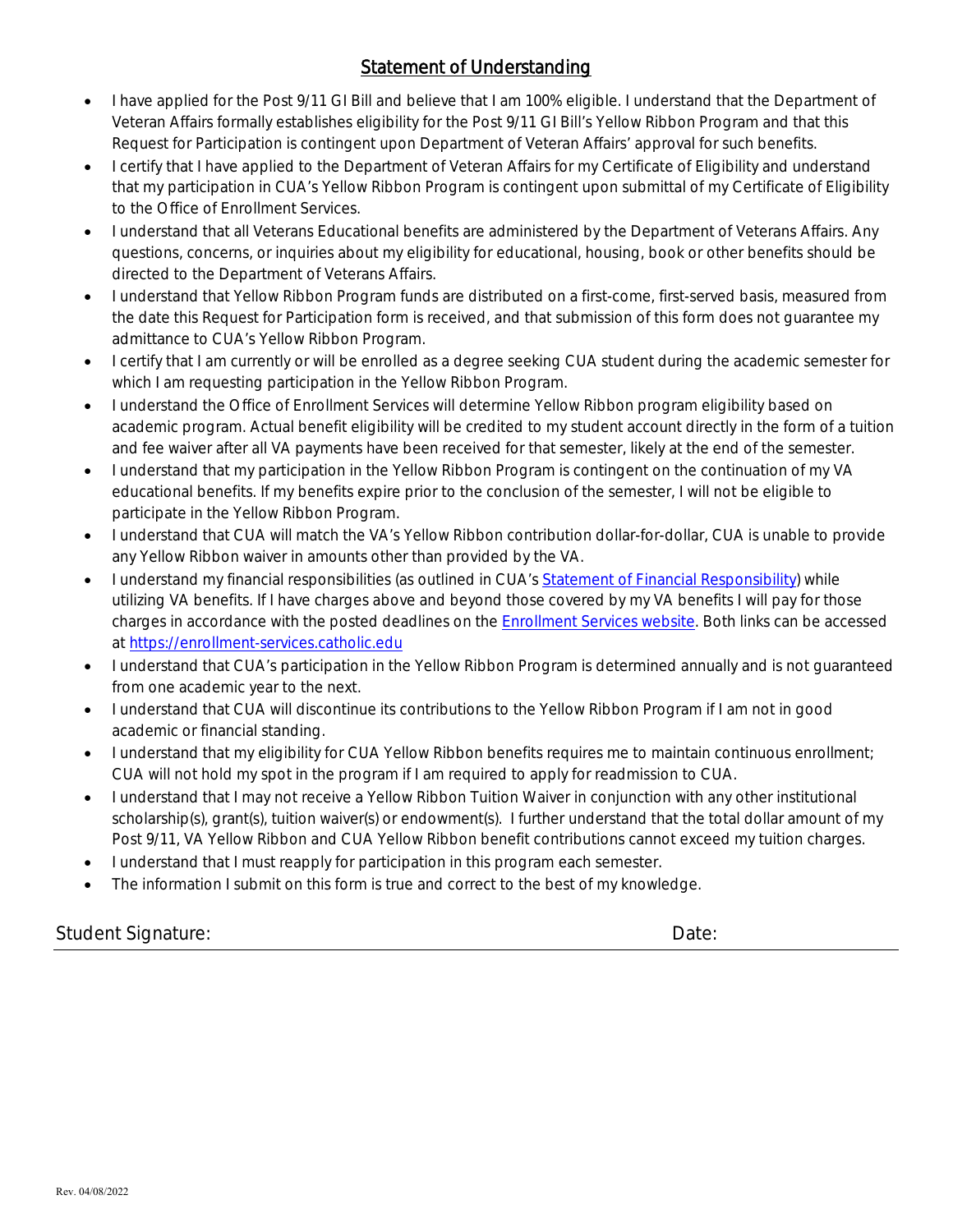# Part II: To be completed by Multi-Semester Yellow Ribbon Applicants

Students may apply to participate in the Yellow Ribbon Program for the entirety of their program of study at the university. This allows students to apply for participation over multiple semesters. The aim of this initiative is to assist students in arranging educational funding for their entire degree program, and to allow Enrollment Services to process student certification to the VA in a more-timely manner.

To apply for this initiative please complete the below information and read the additional statements of understanding.

#### Anticipated graduation term (month & year) \_\_

Please note your anticipated graduation term for your current program of study. This will be used as your exit date from the Yellow Ribbon Program. Please note that you may request an extension in the program if your anticipated graduation term changes.

- I have applied for the Post 9/11 GI Bill and believe that I am 100% eligible. I understand that the Department of Veteran Affairs formally establishes eligibility for the Post 9/11 GI Bill's Yellow Ribbon Program and that this Request for Participation is contingent upon Department of Veteran Affairs' approval for such benefits.
- I certify that I have applied to the Department of Veteran Affairs for my Certificate of Eligibility and understand that my participation in CUA's Yellow Ribbon Program is contingent upon submittal of my Certificate of Eligibility to the Office of Enrollment Services.
- I understand that all Veterans Educational benefits are administered by the Department of Veterans Affairs. Any questions, concerns, or inquiries about my eligibility for educational, housing, book or other benefits should be directed to the Department of Veterans Affairs.
- I understand that Yellow Ribbon Program funds are distributed on a first-come, first-served basis, measured from the date this Request for Participation form is received, and that submission of this form does not guarantee my admittance to CUA's Yellow Ribbon Program.
- I certify that I am currently or will be enrolled as a degree seeking CUA student during the academic semester for which I am requesting participation in the Yellow Ribbon Program.
- I understand the Office of Enrollment Services will determine Yellow Ribbon program eligibility based on academic program. Actual benefit eligibility will be credited to my student account directly in the form of a tuition and fee waiver after all VA payments have been received for that semester, likely at the end of the semester.
- I understand that my participation in the Yellow Ribbon Program is contingent on the continuation of my VA educational benefits. If my benefits expire prior to the conclusion of the semester, I will not be eligible to participate in the Yellow Ribbon Program.
- I understand that CUA will match the VA's Yellow Ribbon contribution dollar-for-dollar, CUA is unable to provide any Yellow Ribbon waiver in amounts other than provided by the VA.
- I understand my financial responsibilities (as outlined in CUA's Statement of Financial Responsibility) while utilizing VA benefits. If I have charges above and beyond those covered by my VA benefits I will pay for those charges in accordance with the posted deadlines on the Enrollment Services website. Both links can be accessed at https://enrollment-services.catholic.edu
- I understand that CUA's participation in the Yellow Ribbon Program is determined annually and is not guaranteed from one academic year to the next.
- I understand that CUA will discontinue its contributions to the Yellow Ribbon Program if I am not in good academic or financial standing.
- I understand that my eligibility for CUA Yellow Ribbon benefits requires me to maintain continuous enrollment; CUA will not hold my spot in the program if I am required to apply for readmission to CUA.
- I understand that I may not receive a Yellow Ribbon Tuition Waiver in conjunction with any other institutional scholarship(s), grant(s), tuition waiver(s) or endowment(s). I further understand that the total dollar amount of my Post 9/11, VA Yellow Ribbon and CUA Yellow Ribbon benefit contributions cannot exceed my tuition charges.
- By participating in the multi-semester Yellow Ribbon Agreement I understand that the office of Financial Aid will not consider me for any institutional scholarship(s), grant(s), tuition waiver(s) or endowment(s) during my participation period.